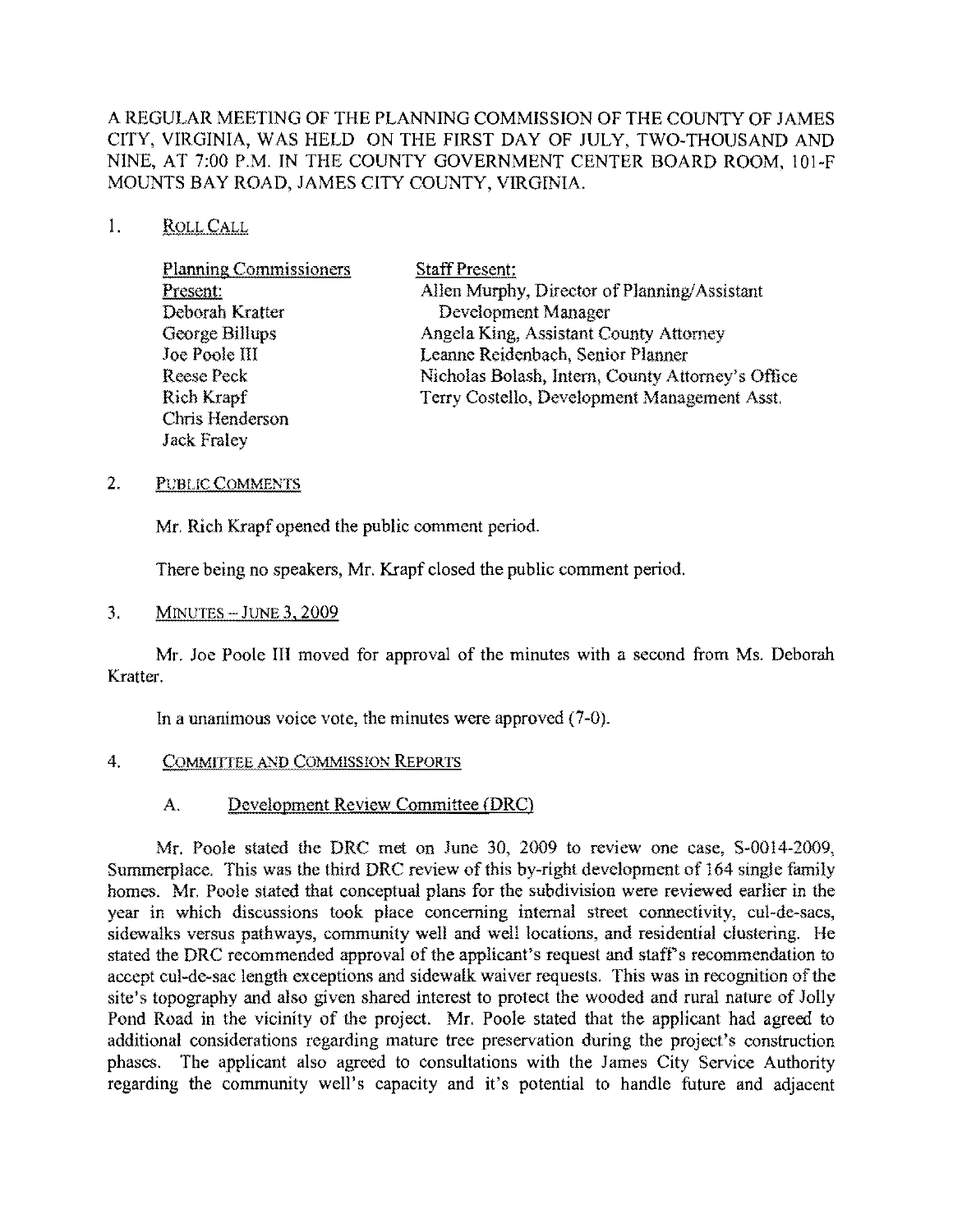development. He stated that the applicant had agreed to a suhsequent DRC review and approval of its entry features along Jolly Pond Road.

Mr. Chris Henderson moved for approval of the DRC actions with a second from Ms. Kratter.

In a unanimous voice vote, the DRC actions were approved (7-0).

Mr. Fraley stated that many citizens have contacted him concerning clear cutting. He stated that the developer for the Summerplace development agreed to phased clearing for this byright development. He wanted to commend the applicant tor this since there was no requirement to clear in phases.

# B. Policy Committee

Mr. Henderson stated that the Policy Committee met in June and has concluded their discussions on the Capital Improvement Program (CIP) process. He asked Ms. Kratter to provide some additional background on the document that was included in the packets for this meeting.

Ms. Kratter stated that the Policy Committee's review of the process included input from resources available in book form, the internet, and research done by staff. Other formats from other jurisdictions were also considered. Ms. Kratter stated the Committee has come up with a "score sheet" that would be used for any CIP project that is reviewed by the Policy Committee to determine which projects should be listed as the highest priority and those which should be classified as the lowest priority. She stated that there are eight overarching factors but that the eighth one is one classified as "special considerations." Ms. Kratter stated the importance of this is that no matter what other elements other projects may have, if there is a project that is required for immediate health and safety for the citizens, or is required by a federal or state mandate, or a project where funds are available for a certain time period, this category may be used.

Mr. Henderson stated that the categories used in the evaluation are quality of life, infrastructure, economic development, health and public safety, impact on operational budget, regulatory compliance, timing and location, and special considerations. Each category was assigned a varying percentage based on 100%. The Committee feels that this is a rational means of evaluating the capital improvement projects that reflect the community values and will help the Board of Supervisors to properly prioritize the capital investments made by the community.

Mr. Henderson moved to adopt the CIP ranking criteria as distributed and dated July 1, 2009. He thanked staff for their work on this criteria, and also John McDonald from Financial Management Services for his input.

Mr. Krapf thanked Ms. Kratter for putting this package together, along with Mr. Henderson and Mr. Reese Peck for initiating this discussion last year.

Mr. Poole seconded the motion.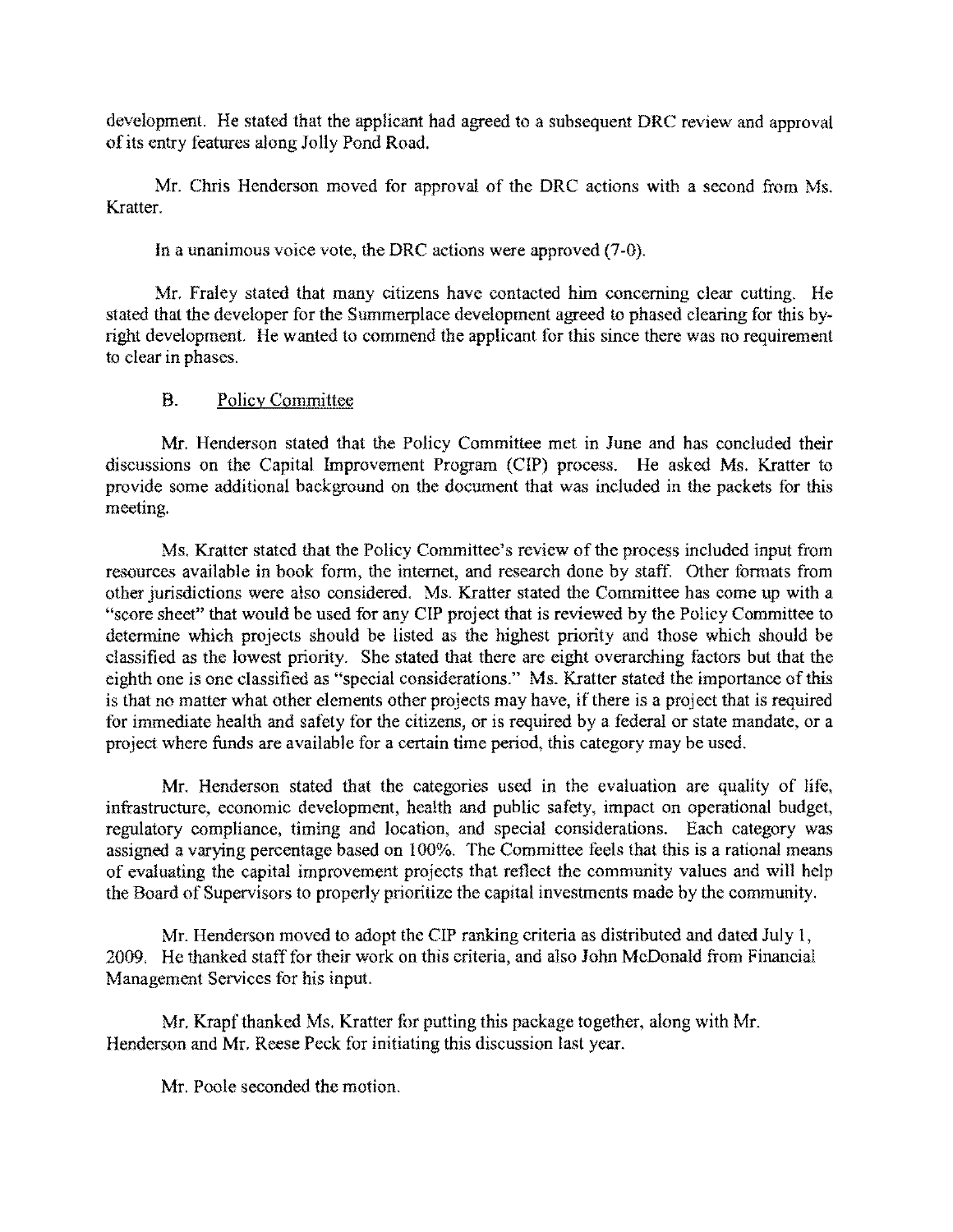In a unanimous voice vote, the motion was approved (7-0).

# C. Steering Committee

Mr. Fraley stated the Steering Committee had its last meeting on June 25, 2009. The Committee unanimously recommended approval for the Comprehensive Plan draft to be presented to the Planning Commission.

Mr. Krapf thanked Mr. Fraley for all his work on the Steering Committee.

# D. Other Reports

Mr. Peck stated that at the Board of Supervisor's meeting in June, the County Attorney, Mr. Leo Rogers issued an opinion on the role of covenants. Mr. Rogers clarified that while the County does not enforce covenants, if covenants arc made known during the plan review process, and if a covenant provision is in conflict with the case that is being reviewed, that the recommendation should be that the covenant prevails. Mr. Peck asked staff to provide this information to the entire Planning Commission.

Mr. Fraley stated that despite the opinion by Mr. Rogers, the Board of Supervisors approved the application that was being reviewed.

Mr. Peck stated that he believed that the Board of Supervisors did not base their decision on the opinion rendered or that they disagreed with the opinion. He felt that there were several provisions that were interpreted broadly and that the wording in the covenants provided some flexibility.

Ms. Kratter stated that she felt there was also a question as to whether the covenant document that pertained to that application in particular was given to all of the land owners when they purchased their property. There may have been some questions as to whether the covenants truly were tied to the land as opposed to some type of private agreement filed in court.

Mr. Krapf stated that the Commission will acknowledge future cases that involve covenants and that staff will alert the Commission that they may exist.

Mr. Henderson asked about having something being put on the application for a special use permit or a rezoning that might identify if covenants exist.

Mr. Murphy stated staff is making this change.

- 5. PLANNING COMMISSION CONSIDERATIONS
	- A. Initiating Resolution To amend section 24-650 of the Zoning Ordinance, to eliminate the words "approaching confiscation" from the requirements for granting variances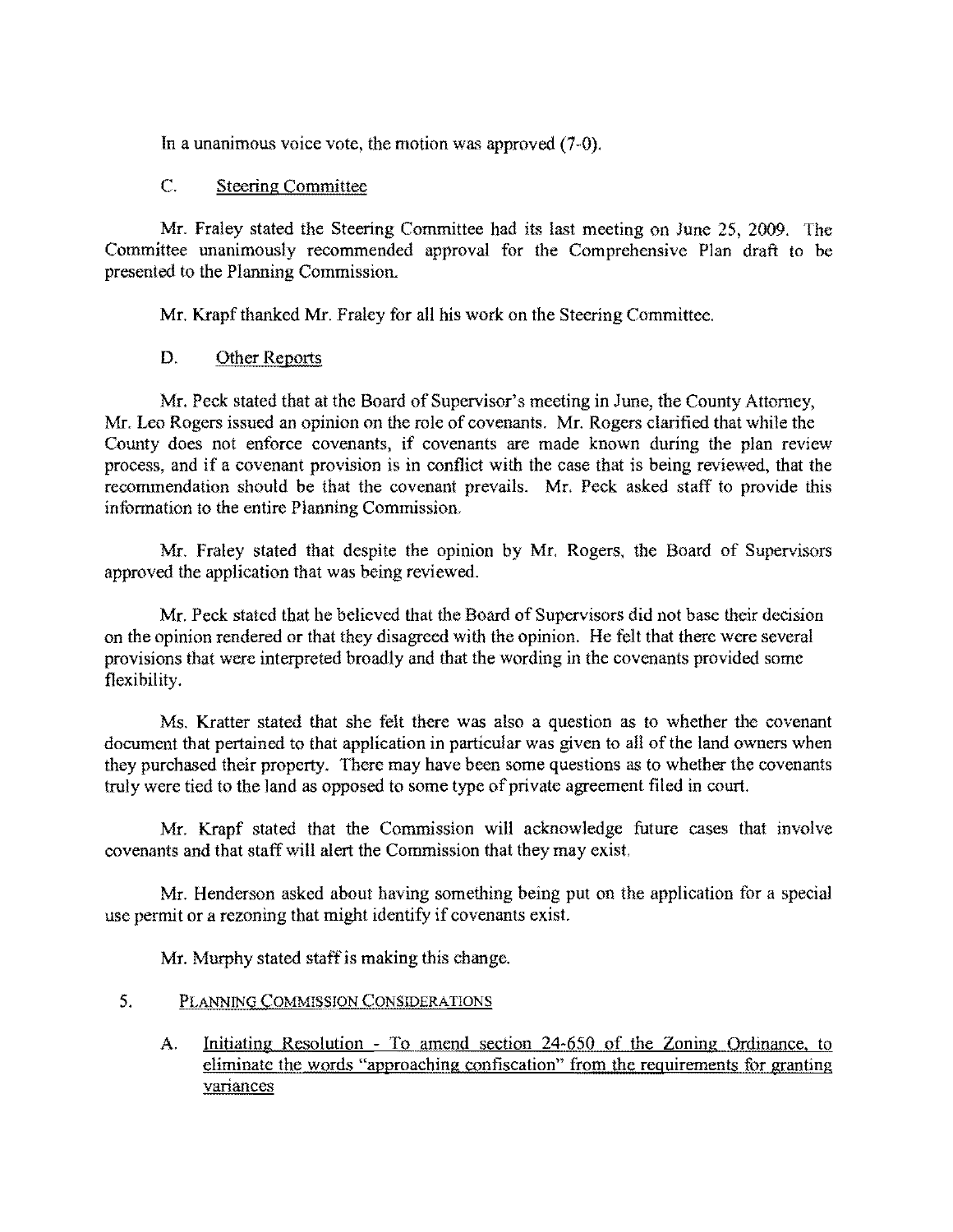Mr. Nicholas Bolash stated that this resolution was to consider an amendment for eliminating the words "approaching confiscation" will change the circumstances under which the Board of Zoning Appeals grants property variances. He stated that the Virginia General Assembly passed a resolution removing the requirement that when the Board of Zoning Appeals grants a variance on the property, the hardship imposed on the property without granting a variance has to be approaching confiscation. Mr. Bolash stated that under the proposed change to the County Code, a variance can be granted if the variance would alleviate clearly demonstrated hardship. The change would bring the County Code into compliance with the updates to the Virginia Code .

Mr. Bolash recommended that the change in code be approved for public hearing.

Mr. Krapf asked for more information concerning the significance of removing the words "approaching confiscation."

Mr. Bolash stated that there are two circumstances under which the Board of Zoning Appeals can grant a variance. The first is if the property is unreasonably restricted in its utility and the second is to alleviate clearly demonstrated hardship approaching confiscation. He gave the example of if a property has large easements making the property not feasible for use, then the only option would be for the County to take the property. The current language would allow the Board of Zoning Appeals to grant the variance only if this were the case. The proposed language gives the Board more flexibility in granting variances.

Mr. Poole asked what the reasoning was was for the General Assembly to make the change.

Mr. Bolash stated that he believed it was due to general confusion for a number of zoning boards. The Virginia Supreme Court was then asked for some clarification. The Virginia General Assembly then determined this was the way to alleviate those concerns.

Mr. Fraley stated that as a member of the Board of Zoning Appeals, he applauds this change. He stated the Board has struggled with the meaning of "approaching confiscation" in the past. He stated that other jurisdictions also applied the term differently adding to the confusion. Mr. Fraley believed that this change is a good step forward in clarification.

Mr. Henderson stated that there were several cases in Newport News where the City was compelled to sue the Board of Zoning Appeals over the strict interpretation. He supports the change.

Mr. Fraley stated that most of the cases that come before the Board of Zoning Appeals involved citizens, usually in the lower to middle income range.

Ms. Kratter moved to approve the initiating resolution with a second from Mr. Poole.

In a roll call vote the motion was approved. (7-0, AYE: Henderson, Billups, Poole,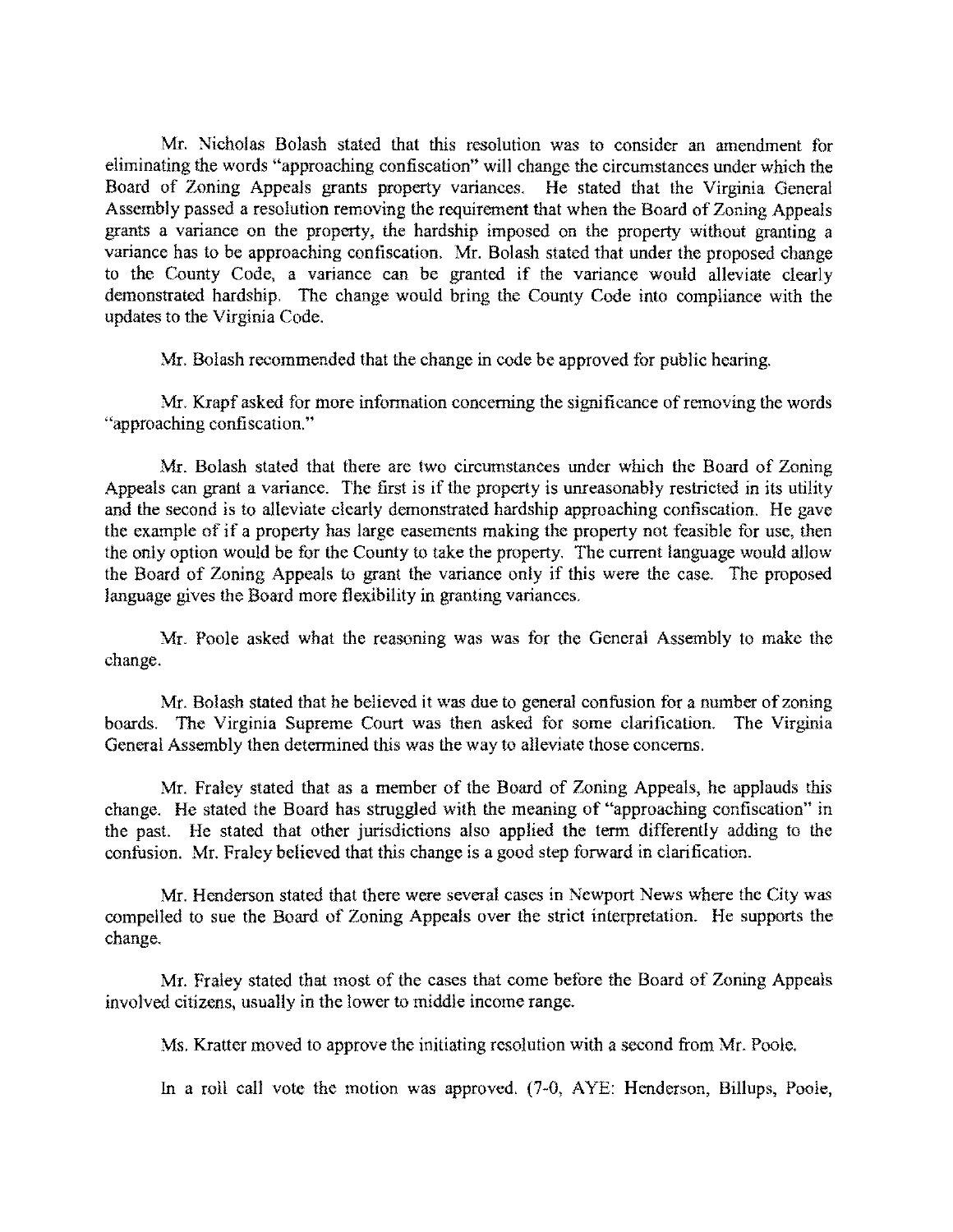#### Fraley, Kratter, Peck, Krapf)

#### 6. PUBLIC HEARINGS

# A. Zoning Amendment – To amend section 24-650 of the Zoning Ordinance, to eliminate the words "approaching confiscation" from thc requirements for granting variances

Mr. Bolash requested the Planning Commission recommend that the Board of Supervisors amend section 24-650 of the Zoning Ordinance. The change will clarify the terms under which a variance may be granted.

Mr. Peck asked if the Commission could recommend that the language remains, therefore creating a higher standard.

Ms. Angela King answered that it would be mandatory to make the change in order to match the standard in the Virginia Code.

Mr. Poole asked if staff has received any feedback from citizens.

Mr. Bolash answered no.

Mr. Krapf opened the public hearing.

There being no comments, he closed the public hearing.

Mr. Henderson moved for approval with a second from Ms. Kratter.

In a roll call vote, the motion was approved. (7-0, AYE: Henderson, Billups, Poole, Fmley, Kratter, Peck, Krapf.)

B. Zoning Amendment – To amend section  $24-2$ ,  $24-213$ ,  $24-349$ , and  $24-521$  of the Zoning Ordinance, to replace the term "mentally retarded" with the term "intellectually disabled"

Mr. Bolash stated the Virginia General Assembly approved a measure to change these referenees to "intellectually disabled." He recommended the Planning Commission recommend approval of this change to the Board of Supervisors.

Ms. Kratter asked if there was a definition for what constitutes an intellectually disability.

Mr. Bolash stated he was not aware of any definition.

Ms. King stated it was not defined in the County Code, but she would have to do some research to see if it was defined in the Virginia Code.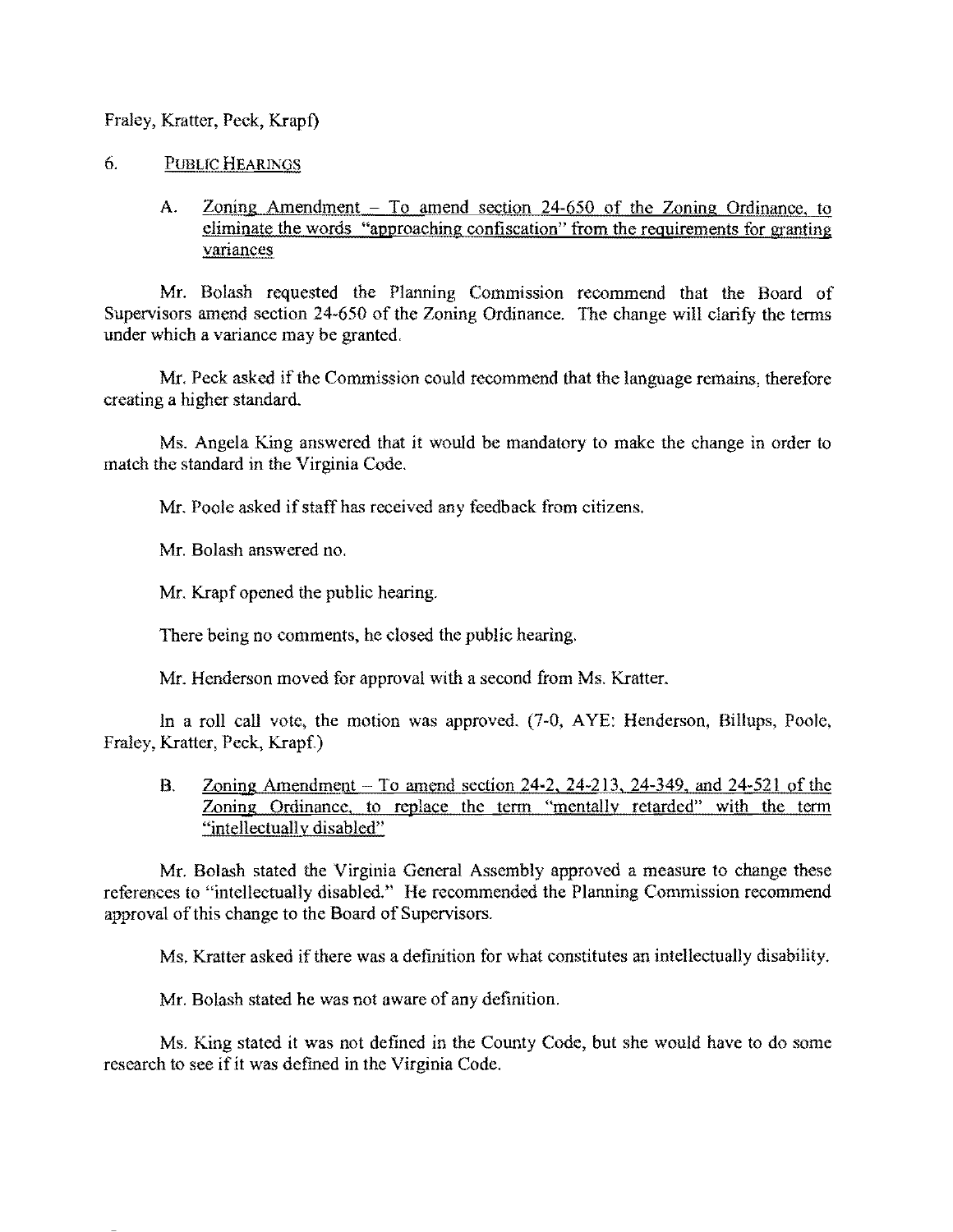Mr. Billups stated that some information may be listed in cases involving children who are labeled "intellectually disabled."

Ms. King stated that this proposed change is to reflect what is currently in the Virginia Code.

Mr. Krapf opened the public hearing.

There being no comments, he closed the public hearing.

Mr. Henderson moved for approval with a second from Mr. Peck.

In a roll call vote, the motion was approved. (7-0, AYE: Henderson, Billups, Poole, Fraley, Kratter, Peck, Krapf.)

# C.  $Z$ -0002-2009 / MP-0002-2009 Governor's Grove Section III - Proffer and Master Plan Amendment

Mr. Murphy stated staff's concurrence with the applicant's request for a deferral to the August 5, 2009 Planning Commission meeting.

Mr. Krapf opened the public hearing.

There being no comments, he continued the public hearing to August 5, 2009.

D. SUP-OOI 1-2009 - 7708 / 7710 Cedar Drive

Mr. Murphy stated staff's concurrence with the applicant's request for a deferral to the August 5, 2009 Planning Commission meeting.

Mr. Krapf continued the public hearing to August 5, 2009.

## 7. PLANNING DIRECTORS REPORT

Mr. Murphy had no additional comments to make but stated that Mr. Christopher Johnson has been hired by the Division as a Principal Planner.

## 8. COMMISSION DISCUSSIONS AND REPORTS

Mr. Krapf stated the Commission's representative to the Board of Supervisors for July was Mr. Fraley.

Mr. Peek initiated the discussion on the Comprehensive Plan draft. He stated that the prime concern of the citizens was growth management. He mentioned the policies from Fairfax County that addressed concerns such as these. He stated that Fairfax County had pulled out the governing policies on how growth was going to be managed. Mr. Peck thought this might be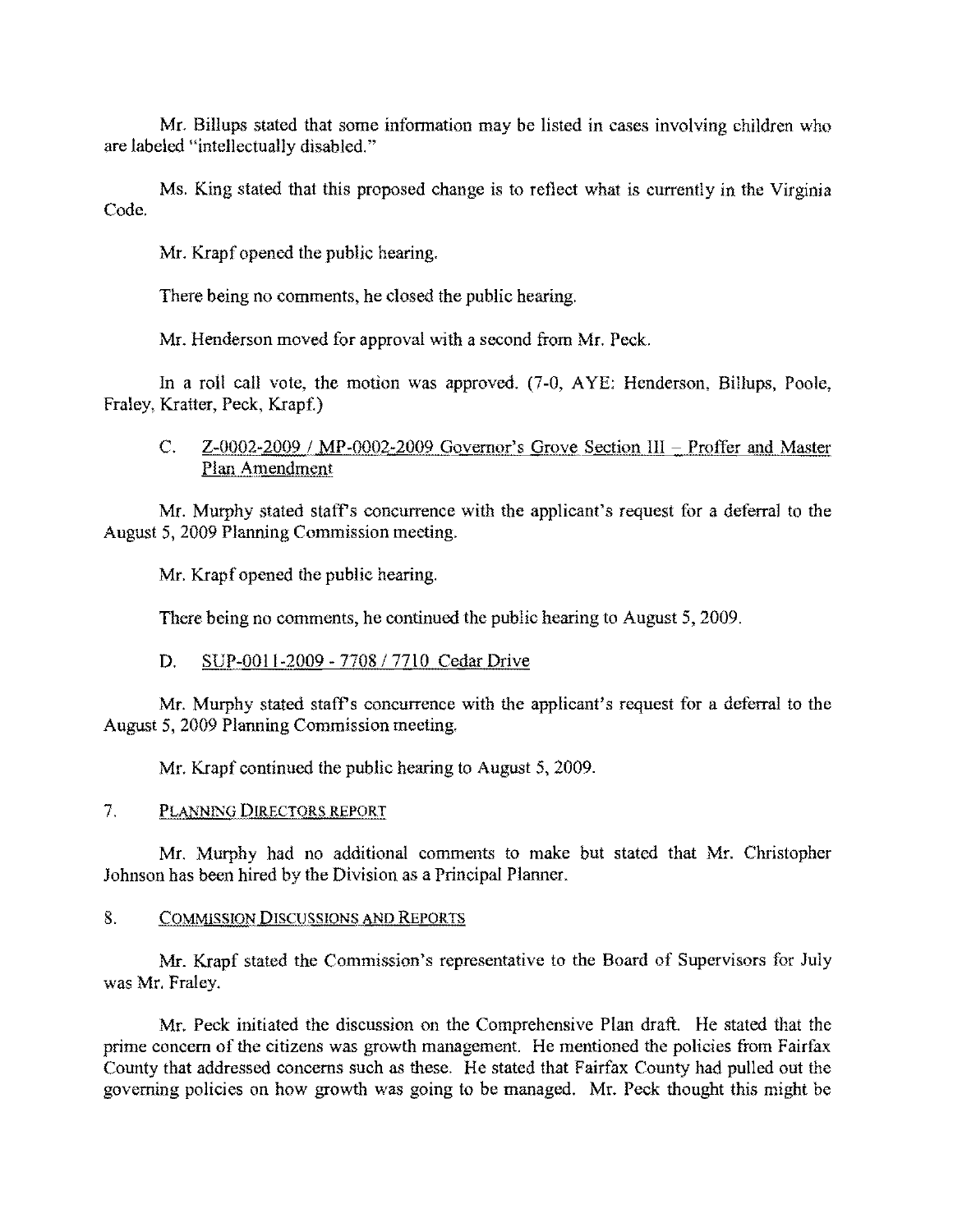something for the Commission to consider highlighting and focusing on for the public. He thought it would be beneficial to highlight those action items that would be addressed over the next five years. Mr. Peck requested that while the Commission was reviewing the draft that the Policy Committee look at this idea concurrently. He stated that he will send information to the Commissioners as to the other localities he has researched.

Mr. Krapf stated the Commissioners can then work with staff to determine where this will be on the agenda for the Policy Committee.

Mr. Murphy stated that implementation concerns can be reviewed by the Policy Committee, although there will most likely be a discussion concerning this with the entire Planning Commission.

Mr. Peck prefers that the Policy Committee work on this concurrently.

Mr. Henderson stated he will like to confer with Mr. Murphy and review the workload of the Policy Committee. He stated there was a list of objectives that the Committee would like to accomplish before the end of the year. His thought was that this would be a discussion with the entire Planning Commission so he was unsure about the role ofthe Policy Committee.

Mr. Peck would like the Policy Committee to have time to look at the various options concerning the implementation. It is important how this is presented to the public and how decision makers use this document. Mr. Peck felt that one problem is that the format includes many maintenanee items and, as a result, some of the items deemed important may be lost. There are two basic approaches: one being page by page restructuring of the plan, or the second being leaving it in the format presented and pulling out those items deemed most important. He felt that with the concerns expressed, unless there is a concise focus statement as to what the guiding principles are on growth management, that the impact on growth might be lost. Mr. Peck felt that having this discussion concurrently would add value to the Comprehensive Plan itself.

Mr. Henderson stated the entire Planning Commission should discuss implementation issues but that it is still an option to remand something back to the Policy Committee if the Planning Commission desires.

Ms. Kratter asked if there was going to be a separate work session to address some of the over arching formatting ideas. There is content and substance, but then there are issues relating to form that actually have some important impacts.

Mr. Krapf stated that would depend on how much feedback is received concerning format change. If the feedback received is so extensive that a separate work session is needed it could be, or if not much is received, the discussion should be built into one of the already scheduled work sessions.